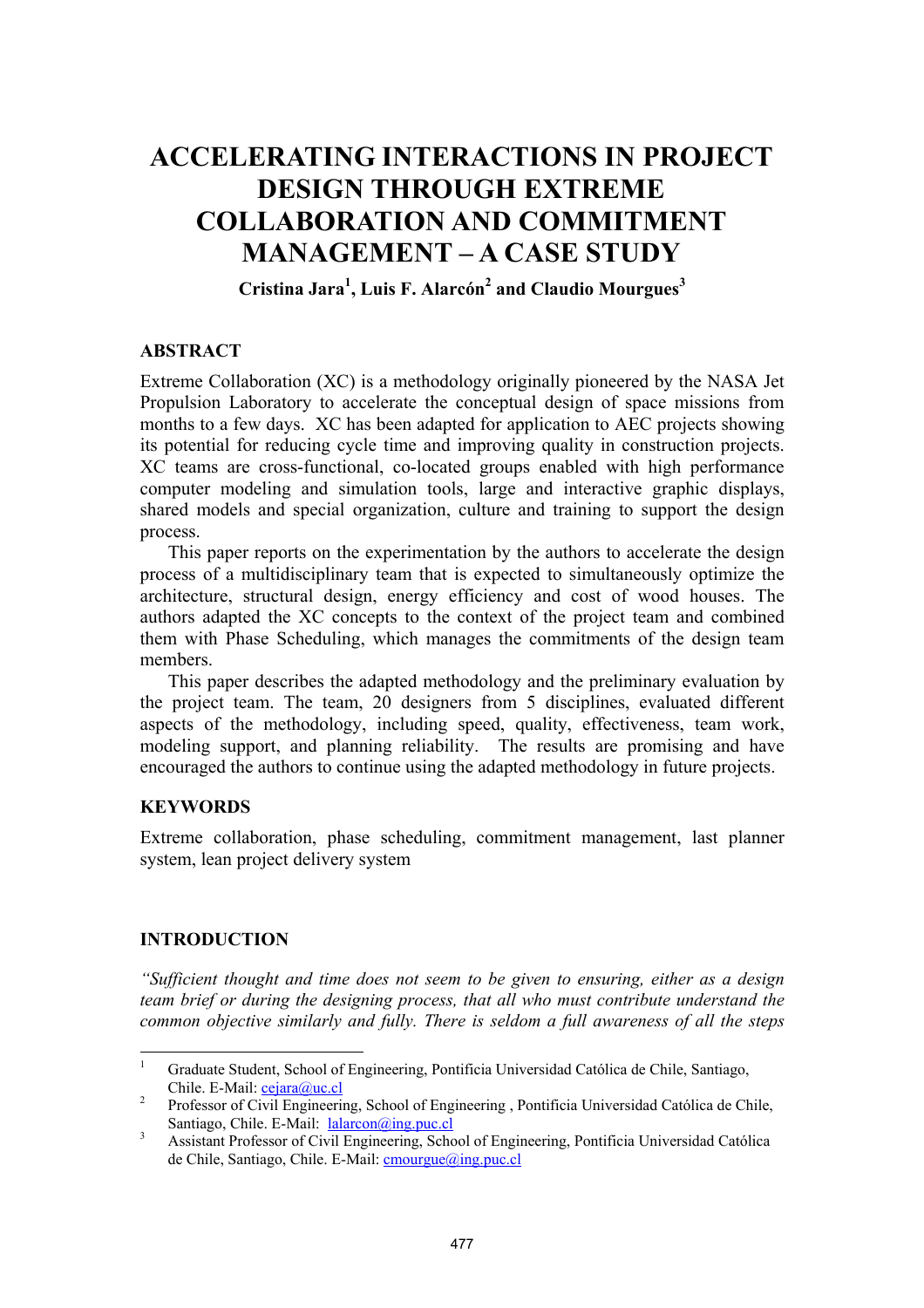*necessary to realize an optimum overall outcome without loss of time, and the means of ensuring coordination is often not clear".* (Higgin and Jessop 1965)

In the last two decades, efforts have been made to improve the design process by identifying ways to prevent waste (e.g. Coles 1990, Tzortzopoulos and Formoso 1999, Alarcón and Mardones 1997, Ballard 1999, Ballard 2000a, Freire and Alarcón 2002). It is not an exaggeration, however, to say that the management of design and engineering is one of the most neglected areas in construction projects (Koskela et al. 1997).

To improve the management and execution of a design project, the methodology, Extreme Collaboration (XC) was originally pioneered by the NASA Jet Propulsion Laboratory. The main goal of XC is to accelerate design processes, in the same place and in real time, through the coordinated work of multidisciplinary teams--intensively supported with Information and Communication Technologies (ICT) (see Mark, 2001; Chachere et al., 2003) which focuses on the achievement of objectives and concrete results in each work session, pursuing waste reduction and incremental quality control. XC teams are cross-functional, co-located groups enabled by high performance computer modeling and simulation tools, large and interactive graphic displays, shared models and special organization, and work culture raining.

The use of XC has been adapted to AEC projects, showing its potential to reduce schedules and to improve construction quality, common objectives to lean principles. The main differences between the traditional XC as used by NASA and the application of XC to AEC are related to the way sessions are developed and the team composition. In traditional XC, one to three sessions take place per week. The team is composed by a team leader and engineers with expertise in particular subsystem for space mission design. The work of the sessions is very technical. Each member works in design and moves freely around the room looking for information or knowledge to resolve problems. When a situation concerns everyone, the work is stopped and the whole team resolves the situation. In the XC model for AEC, there are cycles of sessions according to the phase of the project. The time between each session of the cycle should not be longer than two weeks. The team is composed by a team leader, designers, constructors, client, and suppliers: all the stakeholders as long as they are needed. The sessions are a political instance of agreement intertwined with technical work. In the sessions, each stakeholder group has an instance to present and negotiate its interests according to the session objective. Ex: A supplier presents a new product that s/he thinks might improve the performance of the structure. Architects present other alternatives they have been studying between sessions. The technical work is done in work tables. Each table has a specific objective to achieve during the session. The distribution of the participants is defined previous to the session, according to the objective of each table. In both cases, each session lasts 3-4 hours.

There are other collaborative design models (e.g., Emmitt et al 2005, Emmitt et al 2004, and Thyseen et al 2008) that are based in established workshops. The main difference with XC for AEC is that the Workshop Model is focused on decisionmaking in the workshops and that the workshops are predefined in the model. In the case of XC for AEC, the sessions aim is decision-making and design execution by all stakeholders. Also, the objectives of each session are not predefined in the model. Instead, each organization receives guides to define the number of sessions they need and the objectives they need to achieve, according to their own design process. Besides that, XC for AEC includes the use of ICT during the sessions.

Proceedings for the  $17<sup>th</sup>$  Annual Conference of the International Group for Lean Construction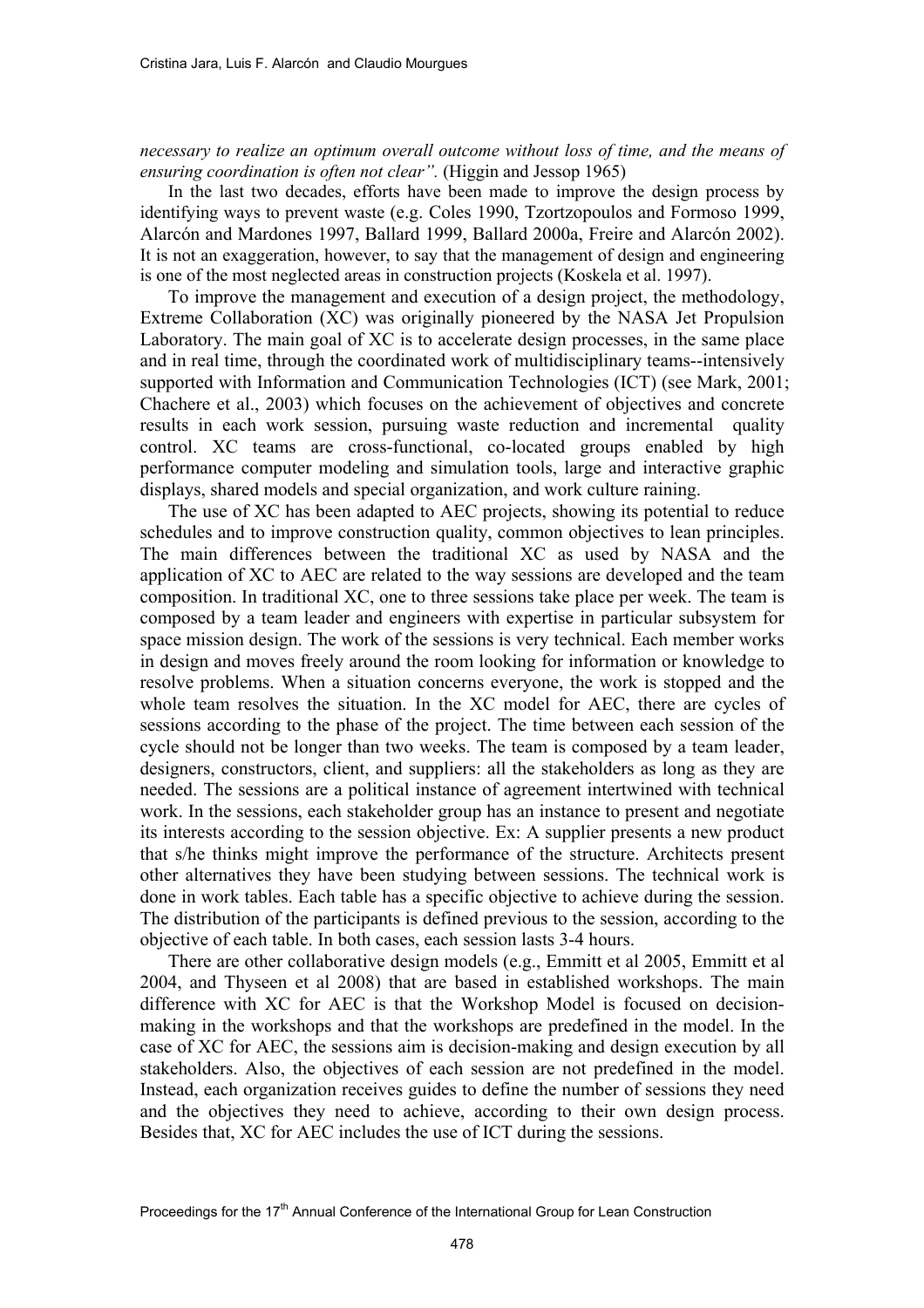During an implementation of XC in an AEC project, after the development of two collaborative work sessions using XC, the authors realized that one of the main obstacles to its implementation was the lack of commitment to accomplish the inputs required to work in the XC sessions. This fact largely affected the achievement of the objectives outlined for each session, due to the delays that generated in the flow of activities. Therefore, the authors used the Phase Scheduling (PS) (see Ballard 2000b and Knapp et al. 2006) and commitments control (CC) methodologies, such as Last Planner System (LPS), to overcome the above problems. The integration of these three methodologies was based on: the structure of Lean Project Delivery System (LPDS) focused on Project Definition and Lean Design (see Ballard 2000c, Ballard and Zabelle 2000, LCI White Paper-5 1999, Ballard et al. 2001); LPS as production control module; PS as tool of work structuring module; XC to integrate stakeholders in product and process design decisions and execution; and XC to intensify ICT use in the design stage. This paper describes this experience and the benefits found by the design team, together with the main implementation barriers and recommendations for possible solutions.

# **DESCRIPTION OF CASE STUDY**

The case study considered a work team of more than 20 AEC professionals who are developing constructive solutions suitable for industrialization using radiate pine, either as a main material, or as part of other housing constructive systems (masonry or concrete). This project also considers experimental validation and the study of constructive solutions applied in housings prototypes.

In order to facilitate an integrated analysis of design variables such as cost, structural and physical-environmental behavior, quality and constructability, as well as the optimization of industrial production and evaluation at the innovation level, the project team considered pertinent the implementation of a new work methodology to overcome the flaws occurred during the execution of a previous project, with similar technical characteristics, and the same staff. In the previous experience, designs and prototypes, were never evaluated by others since the team was not able to achieve adequate progress in terms of work, definitions and agreements. This ineffectiveness was due to the lack of a clear orientation towards the achievement of results and the objectives accomplishment. Considering this, XC was proposed by us, the Interface Management Team (IMT) from the project, as a possible solution, opening the way to its implementation in the project. Figure 2 shows the development of the described intervention.

| Integration Process of Extreme Collaboration (XC) + Phase Scheduling (PS) + Commitments Control (CC) |                                                                                                                       |                                                                        |  |  |
|------------------------------------------------------------------------------------------------------|-----------------------------------------------------------------------------------------------------------------------|------------------------------------------------------------------------|--|--|
|                                                                                                      | Phase 0: XC                                                                                                           | Phase I: PP +XC > Phase II: PP +XC+ CC                                 |  |  |
| <b>XC</b>                                                                                            | Phase XC II<br>Phase XC<br>DA<br>DA<br>XCS 2<br>$RCSP$ $XCS$ 2<br>XCS <sub>1</sub><br><b>RCSP</b><br>XCS <sub>1</sub> | Phase XC III<br>DA<br>XCS<br><b>RCSP</b><br>3 & 4 XCS 3 & 4            |  |  |
| Sd                                                                                                   | Need to generate intermediate<br>planning based on commitments to<br>fulfill the inputs of each session XC            | Session<br>Session<br>PS <sub>1</sub><br>PS <sub>2</sub>               |  |  |
| CC/LPS                                                                                               |                                                                                                                       | Need to control<br>commitments and the<br>causes of its non-compliance |  |  |
| RCSP: Requirements Compilation and Sessions Planning; DA: Design Adjustment; XCS: XC Session         |                                                                                                                       |                                                                        |  |  |

Figure 1: Implementation Process Pilot Case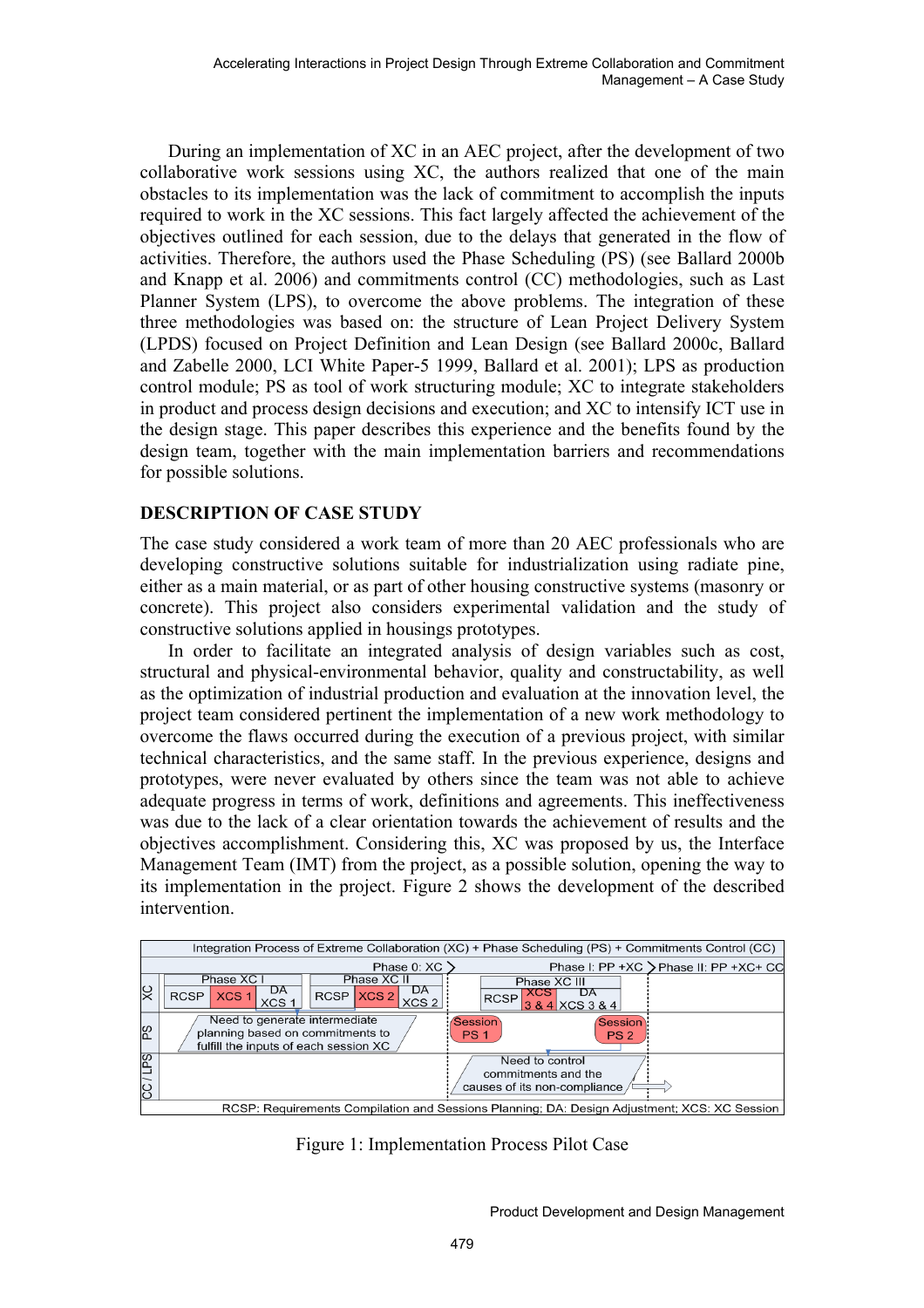#### **XC EXPERIENCE AND DEVELOPMENT**

In the studied project, four XC sessions have been implemented so far. It is necessary to highlight the fact that the work team has partial involvement with the project development; therefore, XC sessions have been made with at least two weeks of separation. It is relevant to mention that XC sessions 3 and 4 were planned in PS session 1 with the whole team. Due to the lack of experience of the team in collaborative work, it was necessary to state the sessions as presentations, discussion tables and global consensus instances. Figure 2 summarizes the activities performed in the XC sessions.

| <b>Objectives</b><br><b>XC Session 1</b>                                                                                                                                                    | Participants:              |
|---------------------------------------------------------------------------------------------------------------------------------------------------------------------------------------------|----------------------------|
| 1. Qualitatively estimate and evaluate each proposal in terms of: cost, structural and physical                                                                                             | 22 specialists in:         |
| environment behavior, constructability, property developer and suppliers interests, and                                                                                                     | $\bullet$ costs            |
| finally, innovation and patent generation.                                                                                                                                                  | • structures<br>• planning |
| 2. Generate scheduling of the project until the XC session 2 with commitments and                                                                                                           |                            |
| responsibilities.                                                                                                                                                                           | • physical-environmental   |
| 3. Evaluate performance to date and lessons learned.                                                                                                                                        | behavior                   |
| <b>Kev Points</b>                                                                                                                                                                           | • architecture             |
| $\bullet$ Just objective N°1 was fulfilled.                                                                                                                                                 | • 7 representatives of     |
| • The electronic analysis was not saved on the network in real time.<br>• The exchange of information among different specialties is not present on the work table.                         | supplier companies         |
| • The sharing of assessment and improvement occurred in a collective forum for discussion,                                                                                                  | Time duration:             |
| where different views were collected, and then a final consensus was reached about design                                                                                                   | Planned: 6 hrs.            |
| hypothesis. These hypothesis were the base to continue with the design process.                                                                                                             | Real: 8 hrs.               |
| <b>Objectives</b><br><b>XC Session 2</b>                                                                                                                                                    | Participants:              |
|                                                                                                                                                                                             | 23 specialists in:         |
| 1. Quantitative assessments by modeling of the design assumptions of the XC session 1.                                                                                                      | $\bullet$ costs            |
| 2. Selection of final design assumptions through qualitative and quantitative assessment of                                                                                                 | • structures               |
| both sessions.                                                                                                                                                                              | • planning                 |
| 3. Generate scheduling of the project until the XC session 3 with commitments and                                                                                                           | • physical-environmental   |
| responsibilities.                                                                                                                                                                           | behavior                   |
| <b>Key Points</b>                                                                                                                                                                           | • 5 representatives of     |
| • None of the objectives were completed.                                                                                                                                                    | supplier companies         |
| • Extensive analysis and discussions have resulted in loss of focus on the objectives.                                                                                                      | Time duration:             |
| • The objectives were finished independently by each specialty area, using a traditional<br>method of working.                                                                              | Planned: 4 hrs.            |
|                                                                                                                                                                                             | Real: 5 hrs.               |
| <b>Objectives</b><br><b>XC Session 3</b>                                                                                                                                                    | Participants:              |
| 1. Determine the relative influence of each area on a quality function.                                                                                                                     | 23 specialists in:         |
| 2. Rate the design solutions by each specialty.                                                                                                                                             | $\bullet$ costs            |
| 3. Get a ranking of design solutions studied in previous sessions, using weights and scores.                                                                                                | • structures               |
| <b>Key points</b>                                                                                                                                                                           | • planning                 |
| • All objectives were met.                                                                                                                                                                  | • physical-environmental   |
| • The pre-delivery documentation was a major factor in the success of the meeting.                                                                                                          | behavior                   |
| • No work was done on virtual basis, since it had been a limiting factor in previous sessions. A • architecture                                                                             |                            |
| team member should digitize all of the evaluations and then make the necessary analysis.                                                                                                    | • 5 representatives of     |
| • Sometimes some team members wanted to return to work done in previous sessions. The                                                                                                       | supplier companies         |
| intervention from the facilitator was crucial to mantaining that the point had already been settled                                                                                         | Time duration:             |
| and that the work should continue according to the planned objectives in the present session.<br>However, valuable time was spent in explanations to the members of the session who had not | Planned: 4 hrs.            |
| attended in previous instances.                                                                                                                                                             | Real: 4 hrs.               |
| <b>Objectives</b><br><b>XC Session 4</b>                                                                                                                                                    |                            |
|                                                                                                                                                                                             | Participants:              |
| 1. Based on the ranking established in the XC session 3, determine the necessary tests to                                                                                                   | 6 specialists in:          |
| perform in each scenario in terms of structural design and physical environment.                                                                                                            | • structures               |
| 2. Determine what will be tested by considering the cost of the tests set out in Objective 1 and                                                                                            | • planning                 |
| what the budget allocated for this activity will be.                                                                                                                                        | • physical-environmental   |
| 3. Perform preliminary design of the specimens tested.                                                                                                                                      | behavior                   |
| <b>Key points</b><br>• 3 objectives were met in part. The test plan was carried out only in terms of structural tests and                                                                   | • architecture             |
| not in terms of the physical environment.                                                                                                                                                   | Time duration:             |
| • This session took place two hours after the session XC 3, so there was a significant level of                                                                                             | Planned: 3 hrs.            |
| participants fatique.                                                                                                                                                                       | Real: 1,5 hrs.             |
| • The inclusion of a tablet pc for the test design, enabled the team to work in digital form directly,                                                                                      |                            |
| avoiding overproduction of work and generating a more dynamic workflow.                                                                                                                     |                            |

Figure 2: XC Sessions

Proceedings for the 17<sup>th</sup> Annual Conference of the International Group for Lean Construction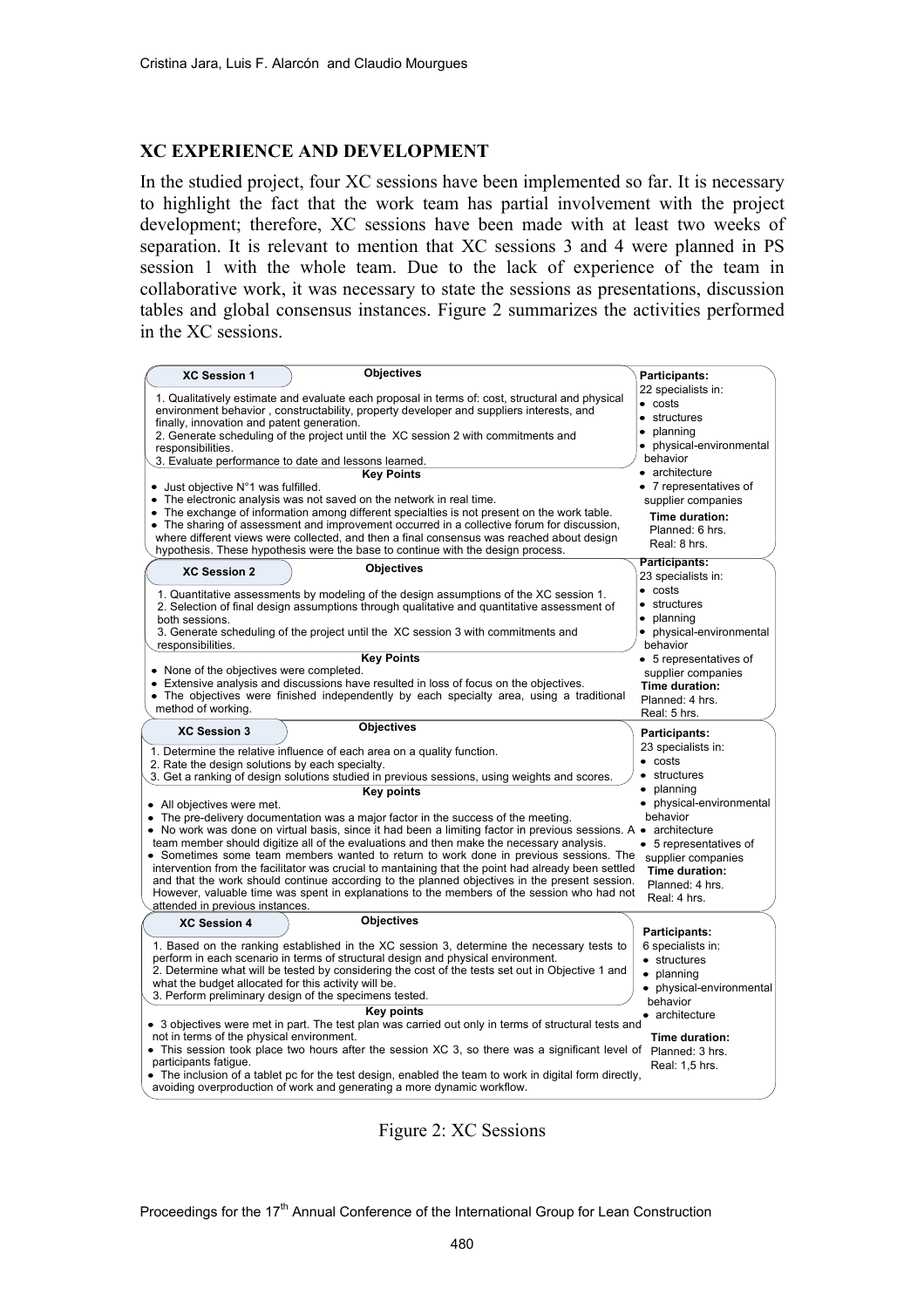# **LESSONS LEARNED AND RECOMENDATIONS OF XC**

Benefits and limitations observed by the project team were evaluated through the Plus  $& Delta<sup>4</sup> methodology shown in figure 3. The evaluated criteria were: General$ comments concerning methodology, interactions value and level among areas, teamwork, and, finally, electronic network and use of models.

|                                                                              | ┿                                                                                                                                                                                                                                                                                                                                                                                                                                                                                              |                                                                                                                                                                                                                                                                                                                                                                           |
|------------------------------------------------------------------------------|------------------------------------------------------------------------------------------------------------------------------------------------------------------------------------------------------------------------------------------------------------------------------------------------------------------------------------------------------------------------------------------------------------------------------------------------------------------------------------------------|---------------------------------------------------------------------------------------------------------------------------------------------------------------------------------------------------------------------------------------------------------------------------------------------------------------------------------------------------------------------------|
| <b>GENERAL</b><br><b>COMMENTS</b><br>ON XC                                   | • Smart Methodology, very effective despite the<br>difficulties. It serves and is necessary.<br>• It exceeded expectations by far.<br>• Help to better internalize the project.<br>• Collecting information for later work is more fluid.<br>• It has clear milestones in the progress of the project.                                                                                                                                                                                         | • Improve coordination and management in upstream<br>and between sessions.<br>• Look up the planned time in the session. Be less<br>tolerant of poor use of time.<br>• Greater commitment and formality in the work: no<br>smoking, eating, etc.                                                                                                                          |
| <b>INTERACTION</b><br><b>VALUE AND</b><br><b>LEVEL AMONG</b><br><b>AREAS</b> | • Good interaction during presentations and within<br>work tables.<br>• Great value in sharing information and the diversity<br>of experts: suppliers, costs, constructability, design, etc.                                                                                                                                                                                                                                                                                                   | • Interactions between work tables are almost nil.<br>• Define the optimal room size. If it is too big,<br>interactions between tables lessen.                                                                                                                                                                                                                            |
| <b>TEAMWORK</b>                                                              | • It is a good methodology for teamwork.<br>• Greater closeness and understanding in the group:<br>communication is better.<br>• Everybody is informed and involved in decisions.<br>Encourages debate. Each one has a chance to speak<br>out about the project technically.<br>• The team is concerned to achieve the tasks. You see<br>results.<br>• Get to know people in other areas than our own.<br>• Change in the attitude of members, it is easier to<br>accept a different position. | • Differences in training background and mentality<br>generate different rhythms.<br>• Give time to the team to get used to this new way of<br>workina.<br>• Analyze deeper who has to be in the XC sessions.                                                                                                                                                             |
| <b>ELECTRONIC</b><br><b>NETWORK AND</b><br>USE OF<br><b>MODELS</b>           | • Good for this stage. Can be strengthened further.<br>Modeling shortens working time.<br>• The inputs of the models are simple and outputs are<br>what is needed. Give greater dynamism to the<br>calculations.<br>• The model is a good tool to evaluate designs in a<br>more technical way and leave the speculation.                                                                                                                                                                       | • Develop stronger skills to virtual system users.<br>• Implement electronic displays other than PC and<br>screens. Ex: Tablet PC, interactive<br>projection<br>whiteboard, etc.<br>• Not enough time for models application. Lack of<br>practical use.<br>• Make the electronic network a critical element during<br>the session. Require predefined electronic results. |

Figure 3: XC Plus & Delta Evaluation

According to experts, the acceleration of a process can be measured in terms of the objectives achieved versus the time taken to accomplish it. In the pilot case, the work done during the XC sessions never would have been accomplished if they had continued using the same work methods. Taking into account the partial acquisition of the objectives in some sessions, in spite of found difficulties, the methodology worked to accelerate the design process, mainly due to two factors: 1) XC sessions inside the planning process became clear milestones setting different phases of the project progress; 2) the objectives of the work sessions attempted to develop in a few hours all the monthly work. Given the interaction of all the specialists, this highly reduced information latency.

## **RECOMMENDATIONS FOR DELTAS**

 $\overline{a}$ 

Preliminary Remarks About Methodology

Lack of control in the fulfillment of inputs, as well as the accomplishment of results in scheduled time, were large incidence factors in the partial achievement of the

<sup>&</sup>lt;sup>4</sup> Plus/Delta is a simple inclusive strategy enabling everyone to consider what went well and the deltas that would ideally be changed.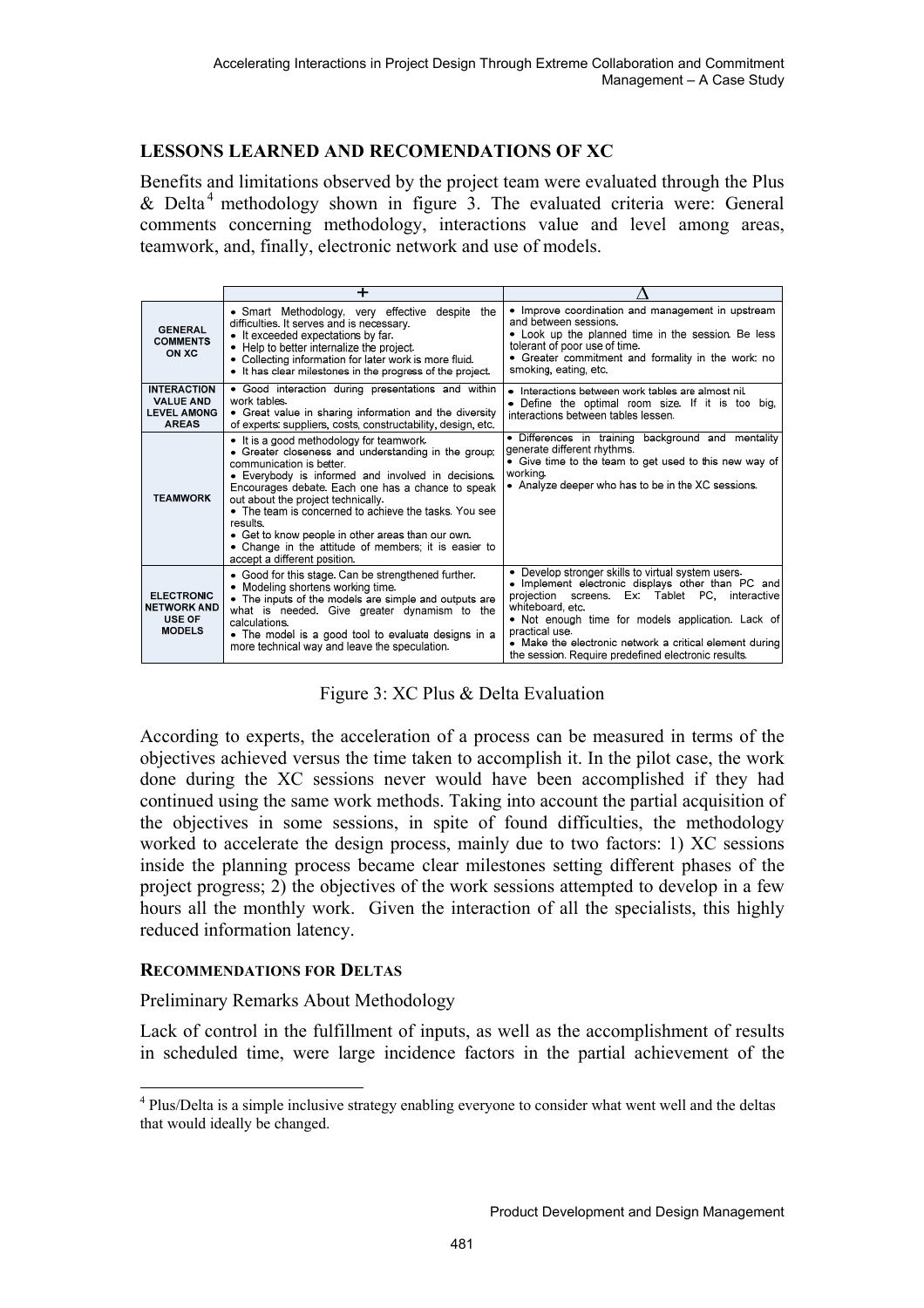objectives of each session, due to the delays that were generated in the flow of activities. Little consideration of time limitations was observed - in the previous and posterior stages as well as during each session - which can be related to the lack of necessity or pressure to achieve tasks in the established terms (a situation which generates delays in the sessions as well as on the general project. As a solution for this problem, the IMT has established a commitment-based system of planning and control.

Additionally, as Chachere et al. (2003) described, due to the fact that a 4 hourmeeting of intensive work and high intellectual demand in an XC session produces high levels of fatigue, the team performance gets reduced. As a result, activities delimiting a maximum duration are recommended by the IMT. The IMT also recommends that the first sessions set as a main objective a third of the initially considered work, increasing tasks as the team acquires experience with the methodology.

If work sessions are focused toward the same project stage (conceptual design, preliminary architecture design, etc.) the IMT recommends that time among them should not be longer than two weeks, since one observes forgetfulness of progress achieved in previous sessions. Recollection of the progress takes additional time and subsequently delays the flow of activities.

### Interaction Value and Level Among Areas

The lack of experience of the team on collaborative work affects the level and value of interactions. This is mainly observed during formal presentations, which are almost worthless for the rest of the team when tasks are segregated according to trade specialty. The development of an iterative dynamic between presentations and specialty trades is proposed, though strictly when interaction is not generated in a natural way among the tables. Since "presentation-only" does not add value to the objective accomplishment, it constrains the workflow, delaying its achievement. Furthermore, there is a risk that the team will not be capable of spontaneously producing interactions, which is the main requirement for good XC development.

## Team Work

 The limited experience of participants in a team work environment affected the development of the session in two ways. First, the decision-making process was delayed due to repetitive discussions of areas of disagreement which were generated by the different approaches of each trade specialty. This aspect should improve when all stakeholders are familiar with this new work model. This assumption was confirmed by the IMT when the gradual change in some members of the team was observed. Second, it was difficult to deliver digital outputs, since participants were normally used to nothing but discussion meetings – where the tangible work was nil or very little--lacking spontaneous initiative to produce deliverables altogether. To be successful, it is necessary to state specific goals with clear outputs, which offers a guideline of the expected results in the assigned time, beyond the general objectives.

The stability of the teamwork in a cycle of sessions, together with its exclusive dedication is regarded as crucial by the IMT.

Better results have been observed in reduced-size teams. A maximum of 5 people per table is recommended. For this consideration, it is necessary to determine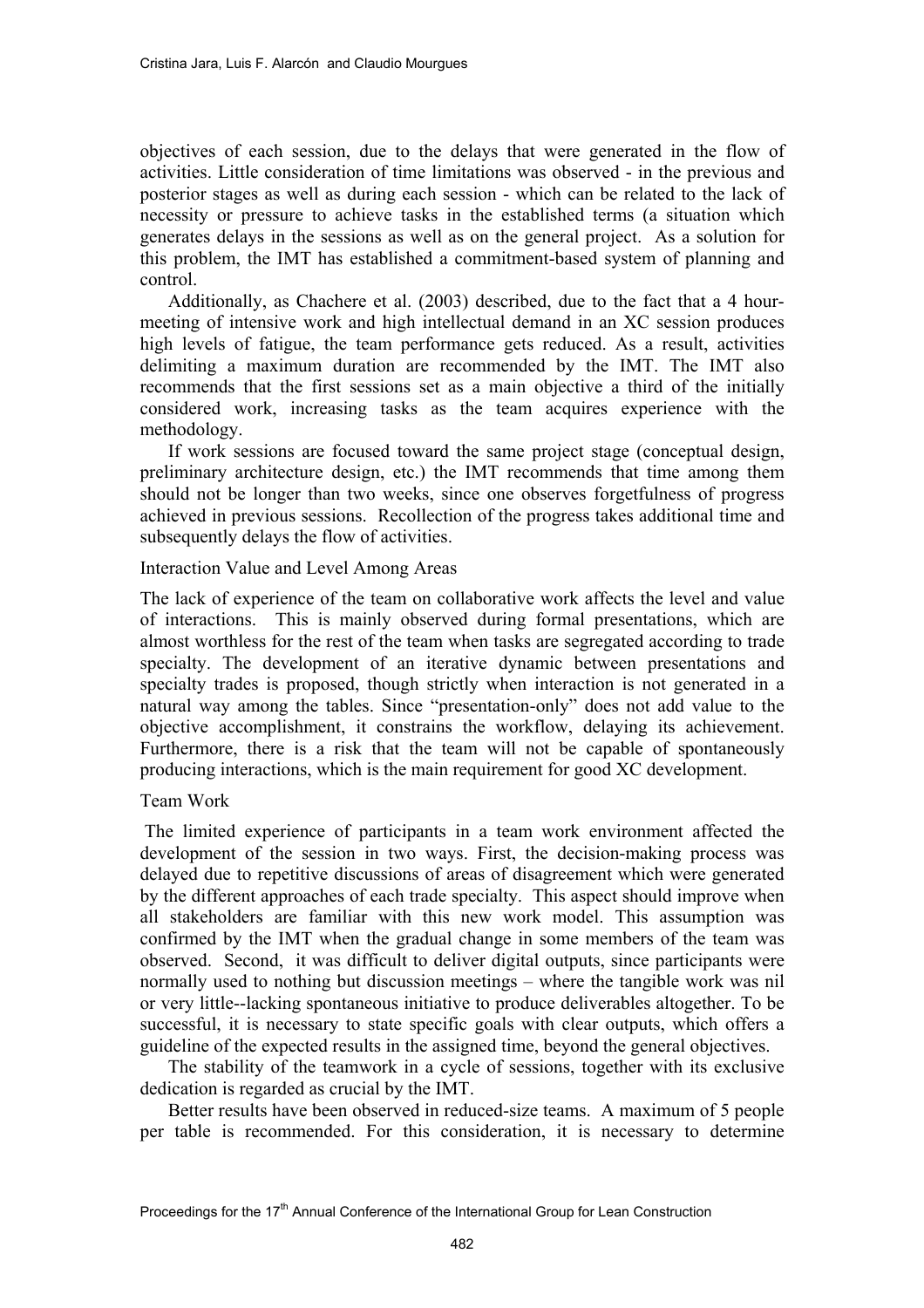carefully which members of the team should participate, according to the objectives outlined for each session.

Electronic Network and Model Use

Most team members showed little self-discipline when it came to doing the digital work with the support of intranet. This causes frequent loss of relevant information and a lower speed in the work flow. As a solution, the IMT has suggested predetermining the deliverables in content and digital format, according to each of the stated objectives, demanding their inclusion in the network before the end of a session.

# **PHASE SCHEDULING EXPERIENCE AND LESSONS LEARNED**

Phase Scheduling (PS) was incorporated into the work methodology to accomplish a high level of execution in the previous and later stages of the XC session. In the project, two PS sessions have been implemented so far. XC sessions 3 and 4 were planned in PS session 1 and during PS session 2 a fifth XC session was planned.

The development of PS allowed us to determine commitments of clear, mediumterm activities, sequencing the work in an integrated and coordinated fashion with all the trade specialties, even before the implementation of the commitments control and the recognition of reasons for non-completion. Since each team member has a formal record of commitments kept in a visible place, higher pressure has been generated to get results in the committed term. Moreover, members can describe reasons for noncompletion more precisely, due to the fact that there is an explicit awareness of having to accomplish the commitments. The PS sessions have also gotten the entire team better involved with the project master plan, the ignorance of which we have seen as a recurrent problem before.

During the PS sessions it is important to make an evaluation of the closing phase, immediately before the planning development of the next one. Its purpose is to consider problems and errors, avoiding them in the new schedule.

According to the observed performance, in the near future it will be necessary to apply a management tool to improve short term planning –such as the Last Planner System© (LPS) - which will allow for better results of general fulfillment and for facilitation of the rescheduling of pending activities, saving time in the planning of the next phase.

# **INTEGRATED METHODOLOGY TO DESIGN STAGE**

Even though XC has helped the design team to accelerate the process and reach the objectives in each one of the sessions, it is important to take into account the relevance of commitment definition and control of previous tasks, as well as the effective completion of the pending activities which arise in a session.

Three of the main difficulties identified in the pilot project were: the noncompletion of inputs of the XC sessions, the lack of commitment to the objectives with respect to time, and the general team ignorance of the master plan. All these problems are governable with a management system based on reliable commitments, PS sessions and commitments control.

The IMT suggested integrating these three methodologies into one, according to the LPDS essential features presented by Ballard 2000c. To improve the design process, it is necessary, first of all, to control variability of the process through LPS,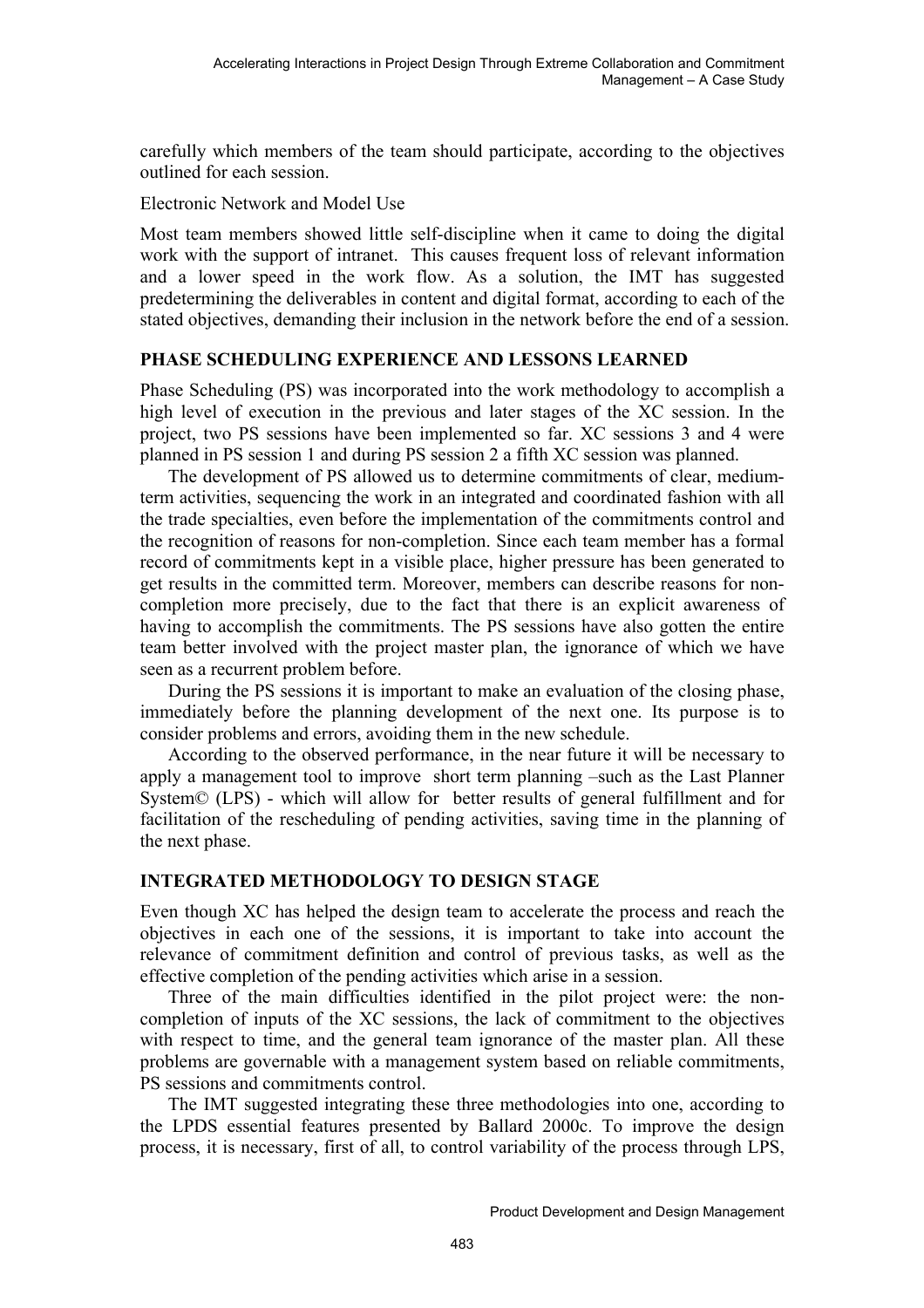so we will be able to obtain a greater reliability level with what we plan. Once the variability in the process is controlled and we know the process better, we can orientate the work structure to maximize value, minimize waste and do the job (Ballard et al. 2001) through PS. Finally the execution of process and product design is made by a cross functional team with downstream stakeholders participating actively in the same room, minimizing interactions and latency through XC. Each methodology has its one feedback tool: LPS with its non-completion analysis. In each PS session there is an evaluation of the finishing phase before planning of the next phase starts. For XC, a tool has been created to evaluate the session work plan and get the feedback from all the participants.

 To integrate PS with XC, the IMT has suggested coordinating a planning phase with an XC phase (figure 4). The XC phase begins with the antecedent summary and the preparation of the XC session, and it ends with the adjustment of the obtained results stage. Depending on the quantity of work to develop, it can be implemented by more than one XC session, producing a cycle of XC sessions (keeping in mind the recommendation of maintaining a maximum distance of two weeks between sessions).



Figure 4: Integrated Model of Design Management (IMDM)

Following the PS process (see Ballard 2000b), the integration of XC sessions should be carried out between the development of the phase activities network and the determination of its best sequence, scheduling then the XC sessions. Figure 5 shows a guide for this procedure.



Figure 5: Diagram of XC and PS Integration

The theory beyond this process is based in buffering and LPS theory (Alarcón and Ashley 1999, Tommelein et al 1999, Tommelein 1998). What IMT is looking for is to generate a buffer of information and inputs until the last responsible moment (Ballard 1999) (Figure 6). This generation of information and inputs focuses just on release restrictions (just like is done with LPS) that could affect the downstream workflow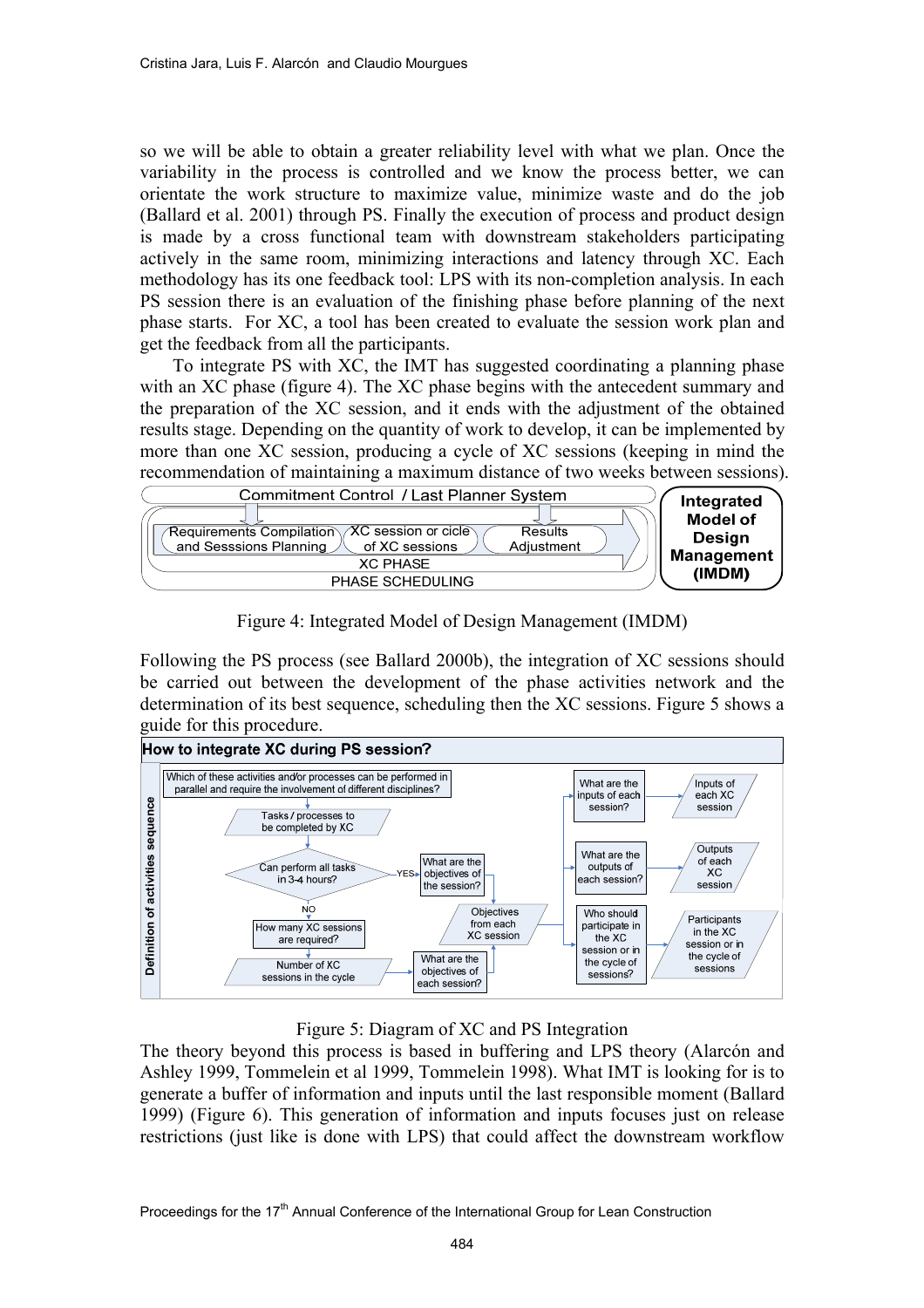during the session, reducing uncertainty and waste. This action allows the XC session participants to start the effective design process later. XC sessions accelerate the objectives achievement through latency reduction. The interactions in real time among all stakeholders with ICT allow this latency reduction and enable the team to reach more value in design outcomes by the study of multiple choices of design at the same time.



Figure 6: XC Impact on Accelerating Design Interaction**s** 

After the integration of XC with PS in the project, an increment on the objectives fulfillment in the sessions XC has been observed by the IMT (session XC 3 from now on), due to a positive impact on the three main application difficulties of the XC (described at the beginning of this section). It has generated a better accomplishment of the previous tasks to the XC sessions (inputs), as well as a greater awareness of the need for reliable schedules (commitment with fulfillment of scheduled objectives), due to the understanding of the accomplishment impact in the development of the rest of the phase in the project (knowledge of the master plan). Also, by using XC, the team has been able to generate agreed-upon products, non-existent in the previous project results.

During the case study, XC was implemented first, then the commitment management system. The IMT has suggested making the inverse process for this methodology of integrated work to obtain better results of XC implementation. Teams previously familiarized with PS and commitments control (using the LPS) could adopt XC more effectively. The suggestion flows from the huge influence of the inputs accomplishment for the success of the XC sessions, as well as the importance of a continuous workflow to its development. It is important to reduce variability and structure work first, to release work and information for execution design and decision making at XC sessions.

Although it is difficult to isolate the outcomes produced by each methodology change, we were able to estimate these outcomes since the implementation of the changes and their integration were done at different times. Figure 7 describes the most relevant relations between changes and outcomes.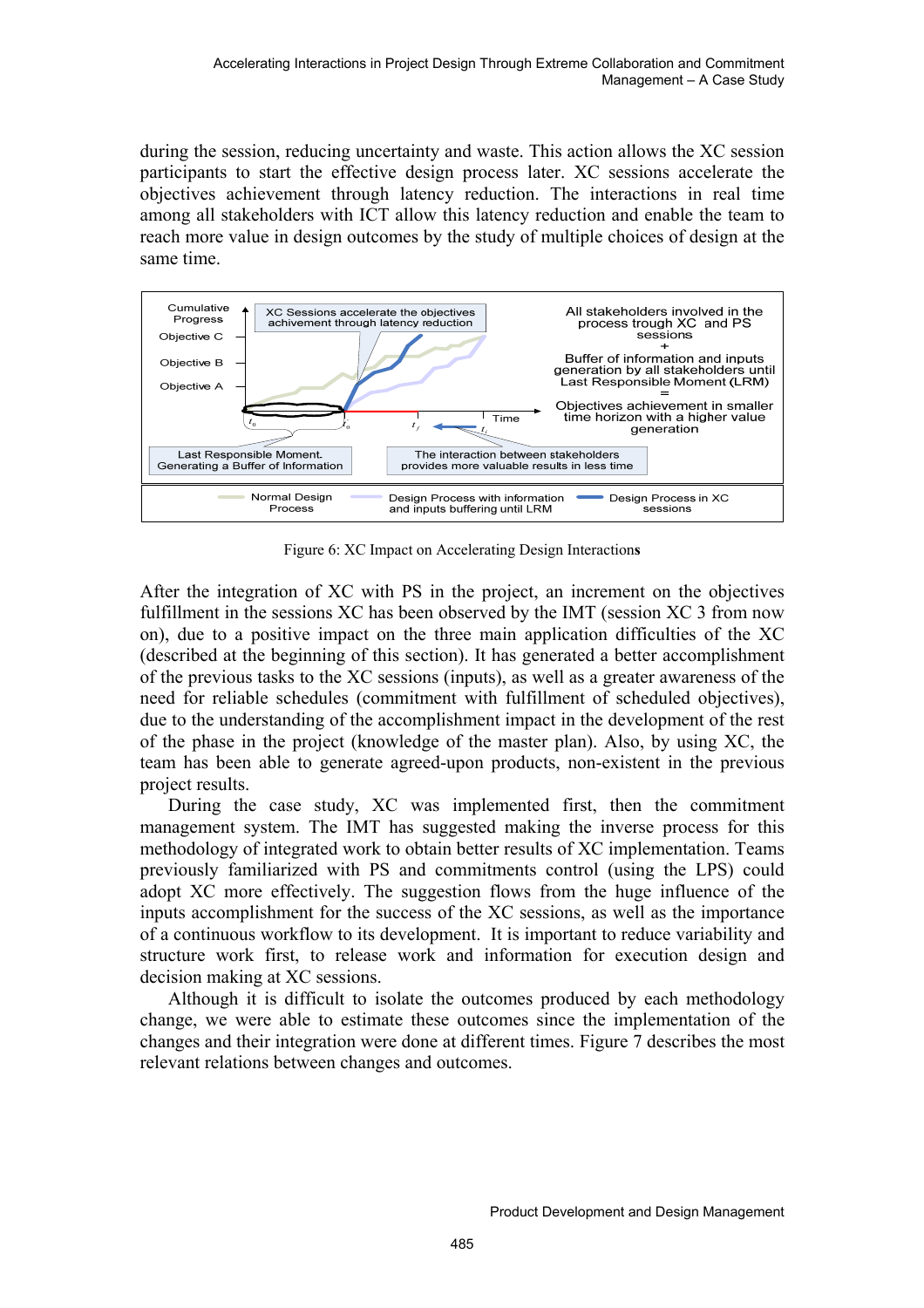|                   | <b>ACTIONS</b>                                 | <b>OUTCOMES</b>                                                                                                                                           |
|-------------------|------------------------------------------------|-----------------------------------------------------------------------------------------------------------------------------------------------------------|
|                   | <b>XC Sessions Establishment</b>               | Clear Milestone<br>$\bullet$<br>Agreement withih the group and Stakeholders<br>۰                                                                          |
| XC                | Collaborative work by stakeholders             | Latency Reduction<br>$\bullet$<br>Maximize client and stakeholders value<br>$\bullet$                                                                     |
|                   | Computer Modeling and Public Display Support   | Analysis and decisions are made more objectively<br>Design work gets faster<br>lo                                                                         |
| <b>PS</b>         | <b>PS Sessions Establishment</b>               | The work sequence is well know by everybody<br>٠<br>Structuring work to add value to the process. XC phase is pulled<br>Reliable commitments<br>$\bullet$ |
|                   | Integration of XC stage planning in PS Session | Inputs, objectives and participants of XC sessions get clear in PS<br>session<br>• XC session workflow is maximized. Restrictions are released            |
| CC/<br><b>LPS</b> | <b>CC/LPS</b> Incorporation                    | • Variability reduction. Scheduling realibility improvement along the<br>PS sessions<br>• Production control<br>Non-completition reasons                  |



### **CONCLUSIONS**

XC is an effective tool for the acceleration of the cycle times in design projects. However, to further improve, it is necessary to take complementary actions before and after the XC sessions.

The Commitments management by using PS offers a solution for this requirement, improving the inputs accomplishment and facilitating a continuous workflow after each XC session. Furthermore, PS promotes integration and team work, generating a permanent connection of the different disciplines along the whole design process, facilitating the collaborative activities essential in XC. In this way, the integrated model of design management (IMDM) offers a solution of high potential to optimize and accelerate design projects.

In this research, it has been determined that the main barriers of XC implementation rest in the human factor. In the case of teams which have never worked in a collaborative way, besides implementing the commitments management, the development of teamwork abilities is highly desirable, through dynamic and collaborative training methodologies. The same training recommendation is valid when team members have a low level of knowledge or experience in the ICT use.

The members of a suitable team for the use of IMDM should be highly familiarized with the software and ICT use, and very dynamic personalities with tolerance for work under pressure, but mainly they should be of great orientation and motivation for teamwork and the achievement of pre-established objectives.

### **REFERENCES**

Alarcón, L.F. and Ashley, D. (1999) "Playing Games: evaluating the impact of Lean Production Strategies on Project Cost and Schedule" *Proceedings IGLC 7*, Berkley, CA.

Alarcón, L.F. and Mardones, D.A. (1998) "Improving the Design-Construction Interface" *Proceedings IGLC* 6, Guaruja, Brazil.

Ballard, G. (2000a) "Positive and Negative Iteration in Design." *Proceedings IGLC 9,* University of Sussex, Brighton, UK.

Ballard, G. (2000b) "Phase Scheduling", LCI White Paper # 7 Lean Construction Institute, Berkeley, CA.

Proceedings for the 17<sup>th</sup> Annual Conference of the International Group for Lean Construction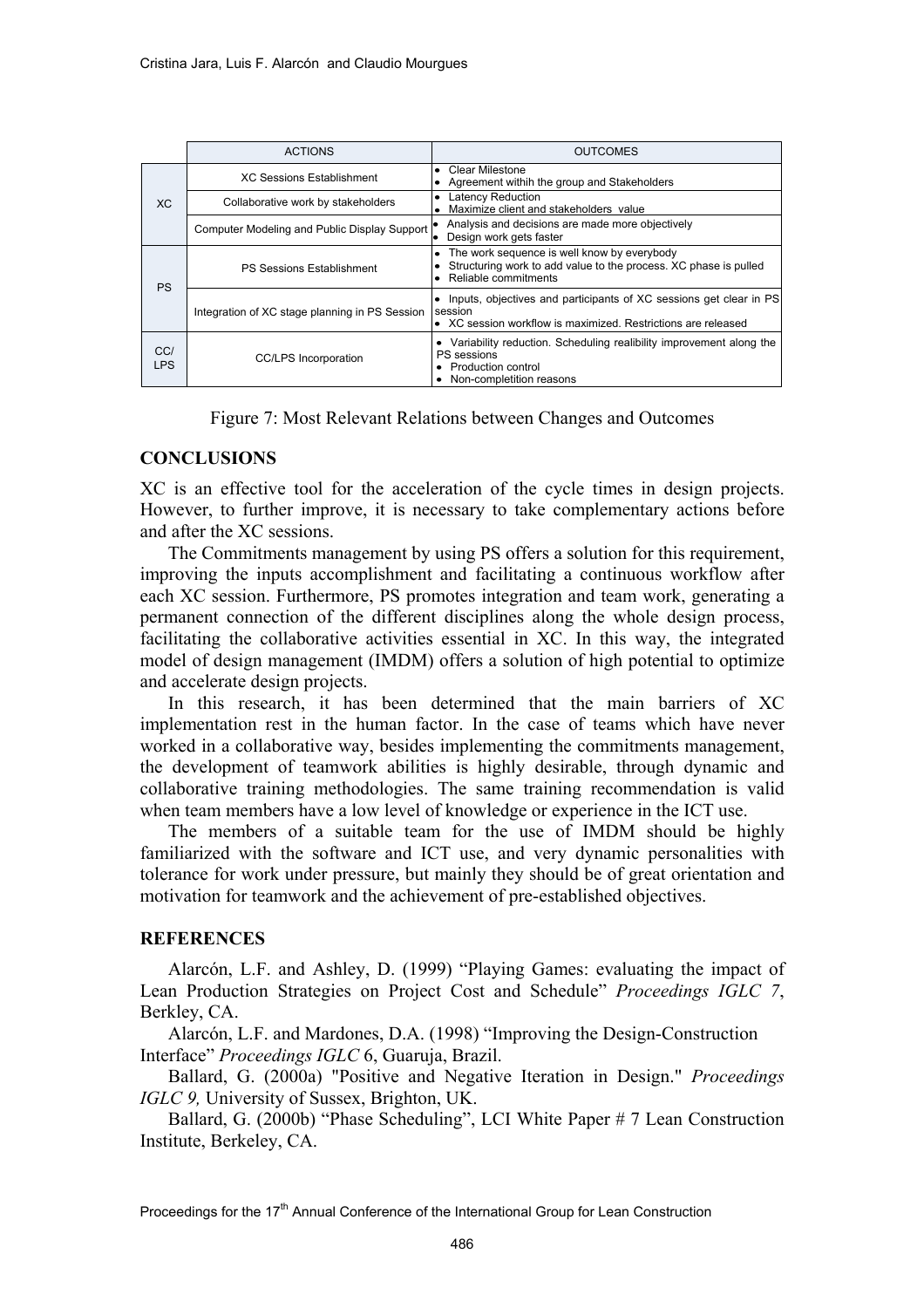Ballard, G. (2000c) "Lean Project delivery System", LCI White Paper # 8 Lean Construction Institute, Berkeley, CA.

Ballard, G. and Zabelle, T. (2000) "Lean Design: Process, Tools & Techniques", LCI White Paper # 10 Lean Construction Institute, Berkley, CA.

Ballard, G., Koskela, L., Howell, G. and Zabelle T. (2001) "Production System Design", LCI White Paper # 11 Lean Construction Institute, Berkley, CA.

Chachere, J., Levitt, R. and Kunz, J.(2003) "Can you accelerate your project using extreme collaboration? A model based Analysis", CIFE Technical Report N°154, November

Coles, E. (1990) "Design management: a study of practice in the building industry"*,* The Chartered Institute of Building, Occasional Paper No. 40.

Emmitt, S., Sander, D. and Christofferseb, A.K. (2004) "Implementing Value trough Lean Design Management", *Proceedings IGLC 12*, Elsinore, Denamark.

Emmitt, S., Sander, D. and Christofferseb, A.K. (2005) "The Value Universe: Defining a Value Based Approach to Lean Construction", *Proceedings IGLC 13*, Sydney, Australia.

Freire, J. and Alarcón, L. F. (2002), "Achieving a Lean Design Process: An Improvement Methodology", Journal of Construction Engineering and Management, ASCE, Vol. 128, No. 3, June, pp. 248-256.

Higgin, G. and Jessop, N. (1965) *Communications in the building industry*, Tavistock Publications, London, 125 pp.

Knapp, S., Charron, R. and Howell, G. (2006) "Phase planning today", *Proceedings IGLC 14*, Pontificia Universidad Católica de Chile, Santiago, Chile (available in Ingeniería de Construcción, Vol. 22 N°3, December 2007, 157-162)

Koskela, L., Ballard, G., and Tanhuanpaa, Veli-Pekka (1997) "Towards Lean Design Management". *Proceedings IGLC 5,* Gold Coast, Australia. (available in Alarcon, 1997).

LCI (1999) "Work Structuring", LCI White Paper # 5, Lean Construction Institute, Berkeley, CA.

Mark, G. (2001) "Extreme Collaboration", Communications of the ACM, Vol. 45, N° 6 (June), 89-93.

Thyssen, M. H., Emmitt, S., Bonke, S. and Christoffersen A.K. (2008) "The Toyota Product Development System applied to a Design Management Workshop Model". *Proceedings IGLC 16*, Manchester, UK.

Tommelein, I.D. (1998) "Pull-Driven Scheduling for Pipe-Spool Installation: Simulation of Lean Construction Technique" Journal of Construction Engineering and Management, ASCE. Volume 124, Issue 4, (July/August) pp. 279-288.

Tommelein, I.D., Riley, D. and Howell, G. (1999) "Parade Game: Impact of Work Flow Variability on Trade Performance." Journal of Construction Engineering and Management, ASCE, (Sept./Oct).

Tzortzopoulos, P. and Formoso, C. (1999) "Considerations on Application of Lean Construction Principles to Design Management"*. Proceedings IGLC 7*. University of California, Berkeley, CA.